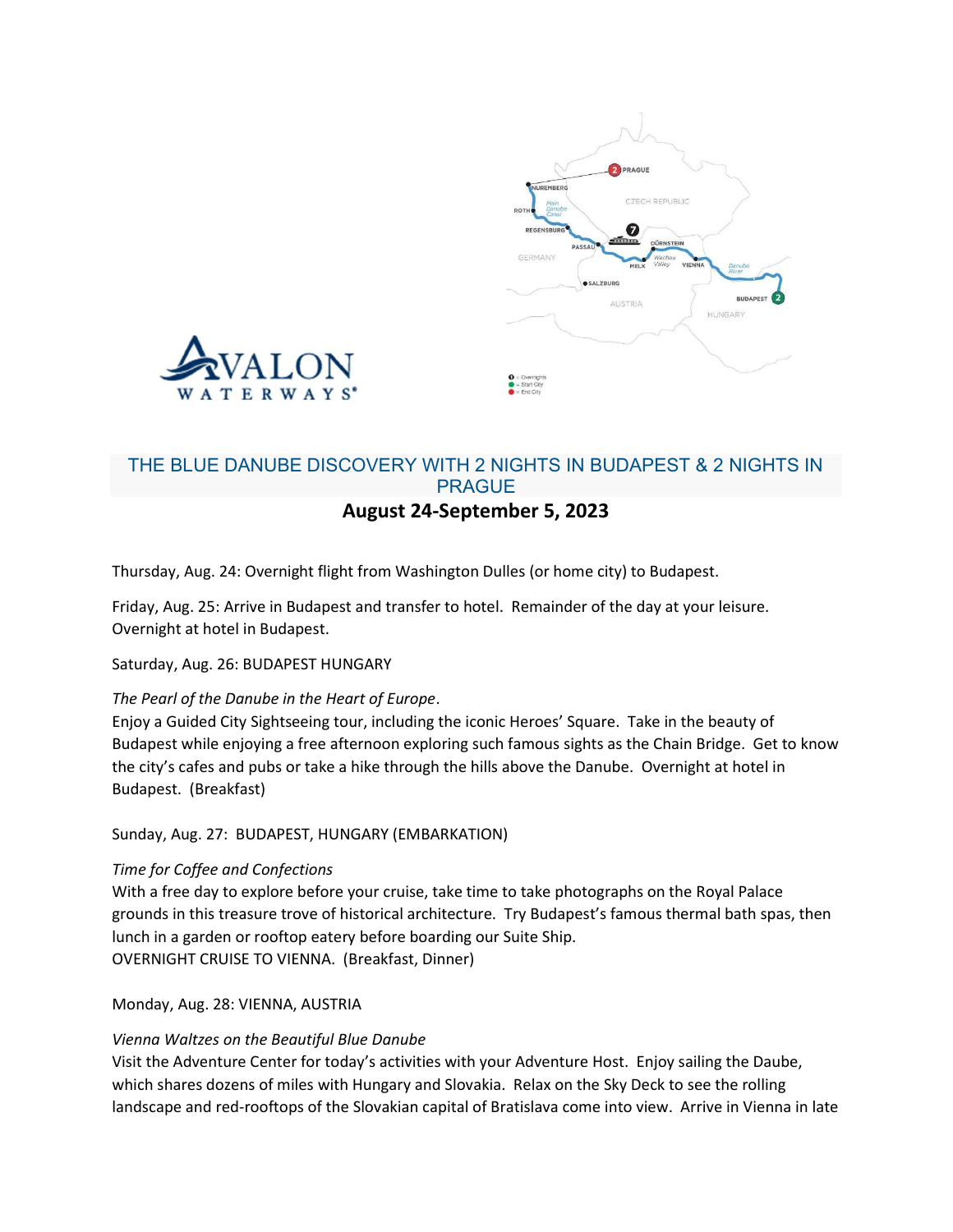afternoon. This evening in Vienna, you may choose to join an Optional Excursion to attend a Royal Waltz Concert for an unforgettable evening of music in an elegant hall. OVERNIGHT DOCKING IN VIENNA. (Breakfast, Lunch, Dinner)

## Tuesday, Aug. 29: VIENNA, AUSTRIA

## Royal Collections and Amusing Attractions

CLASSIC Excursion: Explore the Habsburg empire this morning on a Guided City Tour of Vienna's gilded landmarks. See the Imperial Palace complex- the winter residence of the Imperial Family, the iconic Vienna Opera House and stunning St. Stephen's Cathedral.

Join a Guided Optional Excursion to Schönbrunn Palace-summer home of the Habsburg Empire. Enjoy free time this afternoon to take a tram to visit Vienna's Prater amusement park or one of the many museums nearby. You may also borrow a bike from the ship to explore Vienna's square or the banks of the Danube. Later, enjoy live entertainment on board.

OVERNIGHT CRUISE TO DÜRNSTEIN (Breakfast, Lunch, Dinner)

# Wednesday, Aug. 30: DÜRNSTEIN, AUSTRIA

## A King's Ransom and Castle Ruins

Classic Excursion: Join a Guided Walk and hear the legendary tale of King Richard the Lionheart-who was imprisoned in the castle above the village during the Crusades.

OR:

Active Excursion: Join a Hike up to the castle ruins with your Adventure Host for a spectacular view of the village, Danube and the Wachau Valley below.

Enjoy coffee or a cocktail on the Sky Deck as you sail through the picturesque Wachau Valley to Melk. MELK, AUSTRIA

Frescoes Above and Vineyards Below

Classic Excursion: Take a Guided Tour of Melk's magnificent Benedictine Abbey to marvel at its frescoed ceilings, statues, incredible library and ornate pipe organ

Discovery Excursion: Enjoy the flavors of the Wachau Valley with a Wine Tasting on board. EVENING/OVERNIGHT CRUISE TO PASSAU. (Breakfast, Lunch, Dinner)

Thursday, August 31: PASSAU, GERMANY

Where the Danube, Inn and Ilz Rivers Meet

CLASSIC Excursion: Join a Guided City Walk to learn more about this beautiful "City of Three Rivers." Alternatively, join a full-day Guided Optional Excursion to Salzburg-the city of Mozart-or to the picturesque Bohemian town of Cesky Krumlov.

Meet your ship back in Passau after your full-day selected activity for sailing.

EVENING/OVERNIGHT CRUISE TO REGENSBURG. (Breakfast, Lunch, Dinner)

Friday, Sept. 1: REGENSBURG, GERMANY

Bavaria's Medieval Miracle

Ask about today's energizing or relaxing Adventure Host activities.

CLASSIC Excursion: Join a Guided City Walk and Altes Rathaus (Old Town Hall) and Porta Pretoria-built in 179AD as the entrance to Castra Regina fortress.

You may choose to join a Guided Optional Excursion to visit the Benedictine Monastery in Weltenburg.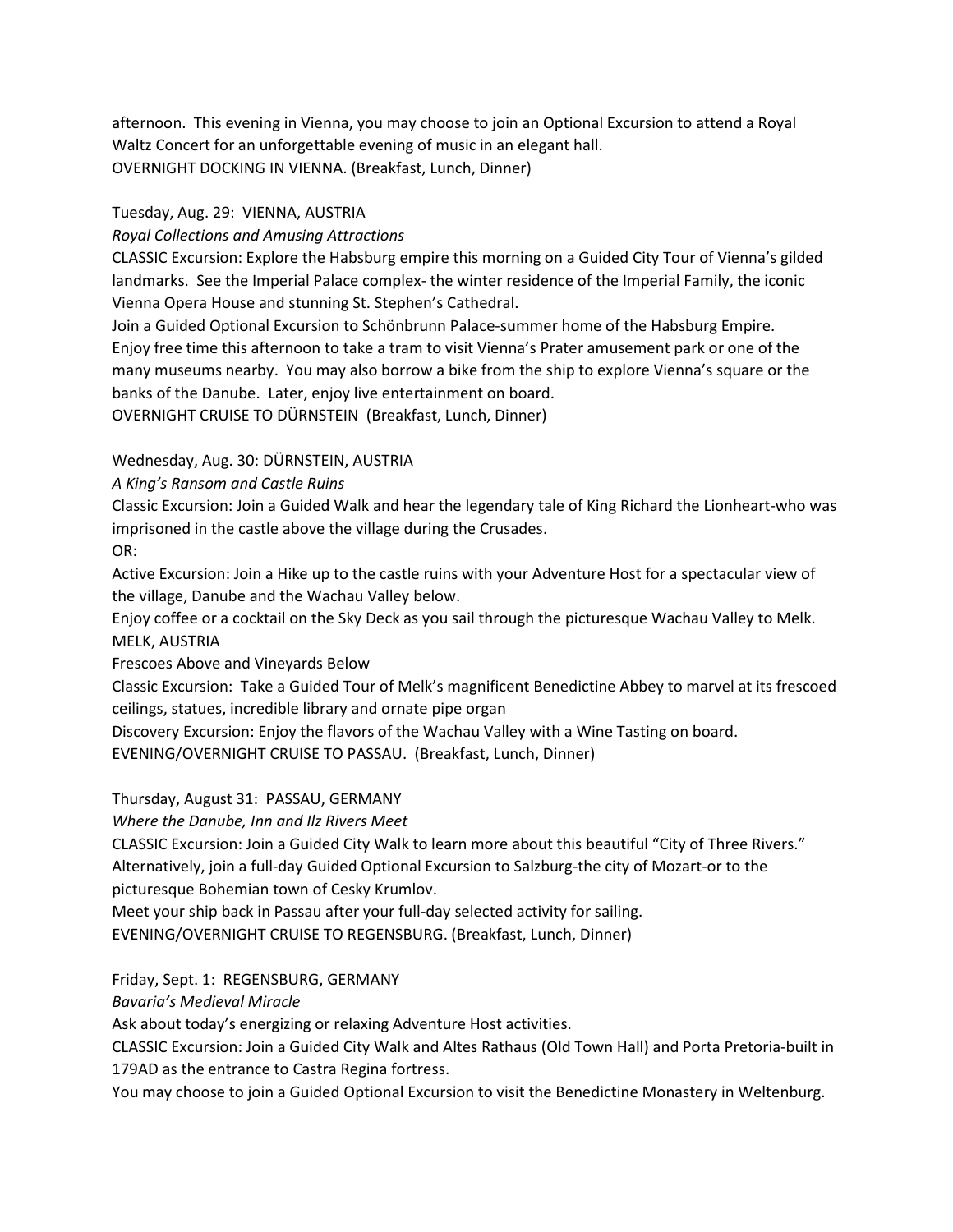Alternatively spend a free afternoon exploring Regensburg on foot or by bike through its charming streets.

This evening, enjoy live entertainment after dinner as you cruise toward Roth.

EVENING/OVERNIGHT CRUISE TO ROTH. (Breakfast, Lunch, Dinner)

Saturday, Sept. 2: ROTH. EXCURSION TO NUREMBERG, GERMANY

Legends and History Lessons

DISCOVERY Excursion: Enjoy an Onboard Lecture about the Main-Danube Canal-linking these two rivers to make a vital connection enabling navigation between the North and Black Seas.

CLASSIC Excursion: Enjoy a Guided Sightseeing Tour of the Bavarian town of Roth-with its half-timbered houses, market square and 1535 hunting lodge Schloss Ratibor

OR:

CLASSIC Excursion: Choose a Guided Sightseeing Tour of Nuremberg-with its medieval architecture, gilded fountain, Gothic cathedral and Kaiserburg Castle OR:

CLASSIC Excursion: Take a Guided Tour of the historic Nuremberg Rally Grounds-used by the Third Reich DISCOVERY: Later, indulge in a Beer Tasting on board

EVENING/OVERNIGHT CRUISE TO NUREMBERG. (Breakfast, Lunch, Dinner)

Sunday, Sept. 3: NUREMBERG, GERMANY (DISEMBARKATION)-PRAGUE, CZECH REPUBLIC Disembark the ship and take a 3 hour motorcoach ride to Prague. Welcome to Prague! Explore the City of 100 Spires.

Enjoy free time to explore the Golden City of Prague and its surrounding countryside. Consider sampling delicious plum dumplings and traditional Pilsner lager beside the Vltava River. (Breakfast)

Monday, Sept. 4: PRAGUE, CZECH REPUBLIC

Gothic Cathedrals, Grand Castles and Great Cuisine

CLASSIC Excursion: Take a Guided City Walk and visit the Hradcany Castle Grounds: see St. Vitus Cathedral and Old Town's Astronomical Clock.

Spend free time hiking the nearby hillsides or stay in town to stroll the city of Prague to photograph its stunning city scape. You might catch the entertaining street performers, visit the market stalls at Charles Bridge and sample Prague's famous beer varieties in a local restaurant. (Breakfast)

Tuesday, Sept. 5: PRAGUE, CZECH REPUBLIC

Your vacation ends with breakfast this morning. You will be transferred to the airport for your flight home to Washington Dulles or home city. (Breakfast)

Prices per person, based on double occupancy:

Category D (Deluxe stateroom, no balcony): \$6935 per person

Category B (Panorama Suite, rear of ship, Deck 2): \$8035 per person

Category A (Panorama Suite, mid-ship, Deck 2): \$8085 per person

Category P (Panorama Suite, mid-ship, Deck 3): \$8185 per person

\*\*\*EARLY BOOKING DISCOUNT!!! Book by 12/31/22 and receive a \$1000 per person discount!\*\*\*